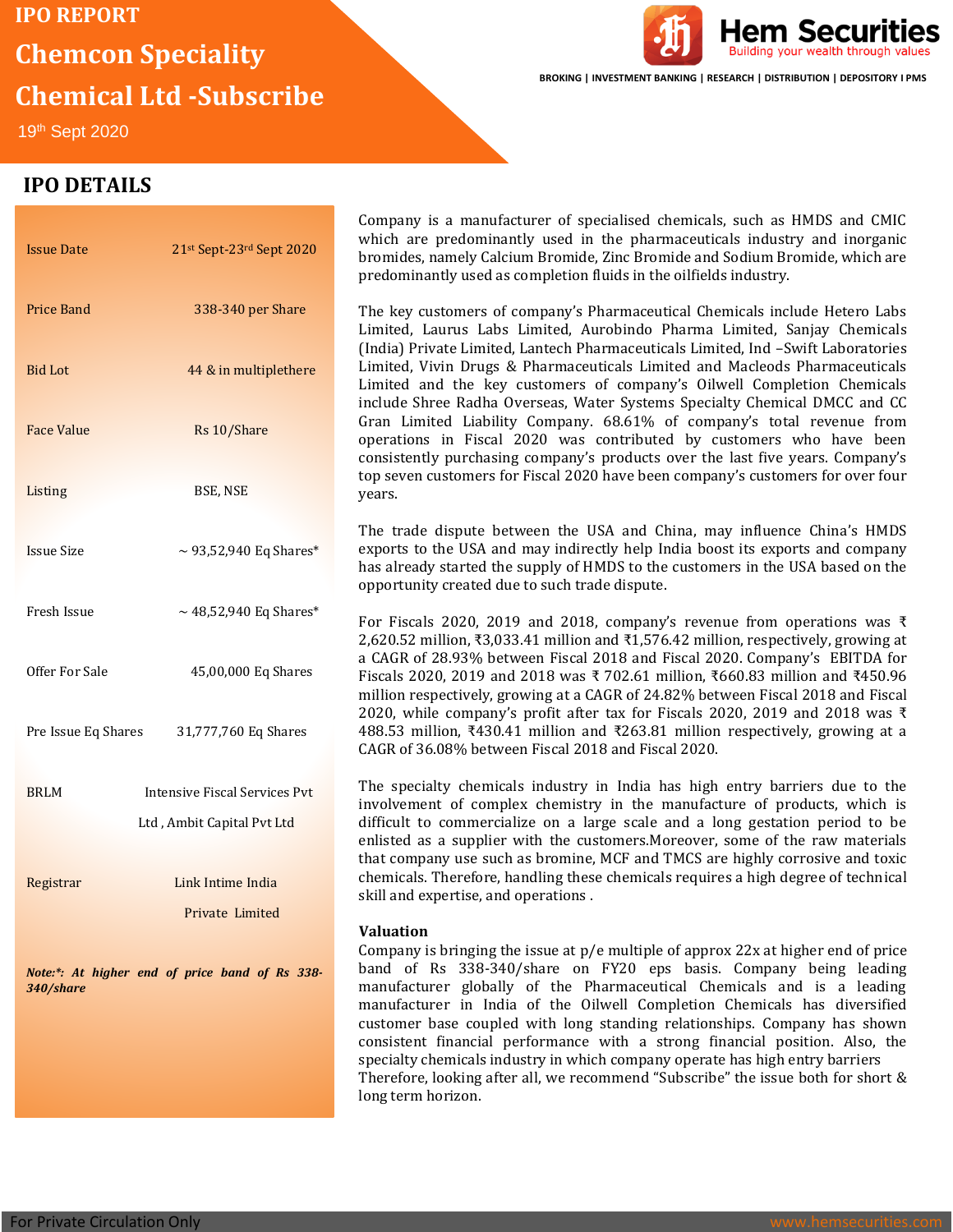

Company was the only manufacturer of HMDS in India and were the third largest manufacturer of HMDS worldwide in terms of production in the calendar year 2019. Company was the largest manufacturer of CMIC in India and the second largest manufacturer of CMIC worldwide, in terms of production and capacity in calendar year 2019. Further, company was the only manufacturer of Zinc Bromide and the largest manufacturer of Calcium Bromide in India, in terms of production in calendar year 2019. Company supply its products to domestic customers and also export its products to countries including United States of America , Italy, South Korea, Germany, People's Republic of China, Japan, United Arab Emirates, Serbia, Russia, Spain, Thailand and Malaysia. In Fiscals 2020, 2019 and 2018, company's revenue from exports (including Deemed Exports) contributed 39.78%, 31.99% and 47.84%, respectively of its revenue from operations. Company's revenues from exports (including Deemed Exports) have grown at a CAGR of 17.57% between Fiscals 2018 and 2020.

Company is an ISO 9001:2015 and ISO 14001:2015 certified company for the "Manufacture and supply of pharmaceutical intermediates, silanes and oilfield chemicals".Company's manufacturing facility is located at Manjusar near Vadodara in Gujarat .Within company's Manufacturing Facility, company currently have seven operational plants of which two plants are dedicated to the manufacturing of HMDS and ancillary products (including one plant dedicated to the manufacturing of hi-purity HMDS), one multipurpose plant, currently being used for manufacturing of HMDS and other pharmaceutical chemicals, two plants are dedicated to the manufacturing of CMIC and two plants dedicated to the manufacturing of company's Oilwell Completion Chemicals, along with three warehouses for the storage of company's products and raw materials. Company also have an inhouse laboratory at its manufacturing Facility to test company's raw materials procured, as well as its products at the various stages of the manufacturing process. Further, company have five leased warehouses located outside its manufacturing Facility, in Manjusar, Vadodara.

In Fiscals 2020, 2019 and 2018, company's Pharmaceutical Chemicals, contributed 63.75%, 63.14% and 62.18% of its total revenue from operations respectively, while company's Oilwell Completion Chemicals, contributed 33.47%, 35.30% and 35.63% respectively of its total revenue from operations.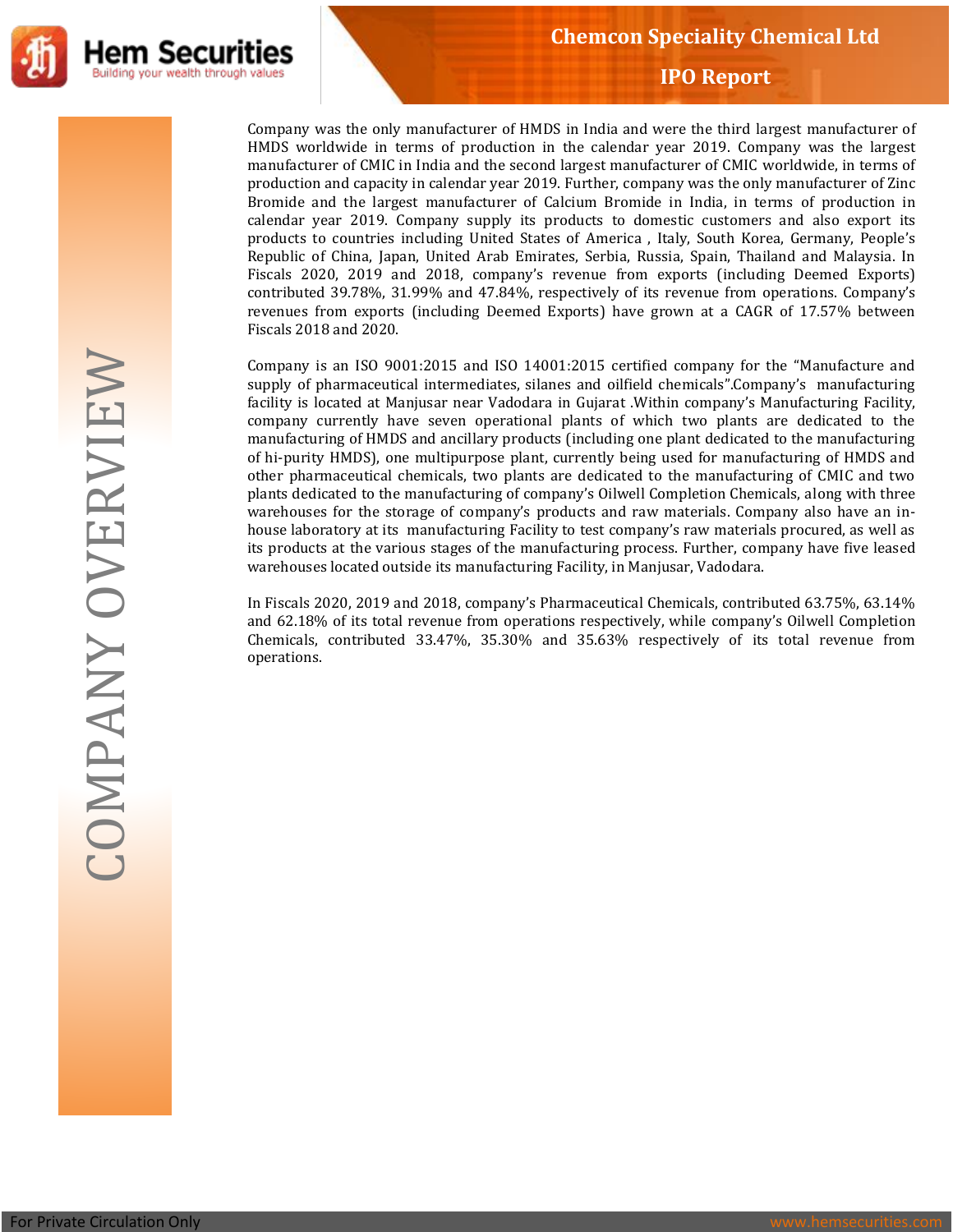

### *Company is a leading manufacturer globally of the Pharmaceutical Chemicals and is a leading manufacturer in India of the Oilwell Completion Chemicals*

India is currently a net importer of HMDS, with about 40% of India's domestic demand in calendar year 2019 beingcatered by imports majorly from China and Germany. India is expected to witness a demand growth for HMDS of 10.6% CAGR between calendar year 2019 and calendar year 2023 . Company was the only manufacturer of HMDS in India, and is well positioned to capitalise on the potential growth of the HMDS market. Frost & Sullivan further estimates that by substituting imports and catering to India's growing HMDS market, Chemcon has immense opportunity in India. Additionally other countries of the world are dependent on China for their HMDS requirement, however with changing environment regulations, the trade from the country is low, giving opportunity to Chemcon to target China's export customer base. All these factors provide an opportunity to Chemcon to grow at a CAGR of 15-20% between 2019 and 2023 including great opportunity for exports. India and China are the only countries that produce CMIC . Company's CMIC manufacturing capacity has increased from 7.07% in calendar year 2014 to 26.16% in calendar year 2019.India is a net importer of CMIC, with a bout 62% of India's domestic demand in calendar year 2019 being catered to by imports from China. India, a major CMIC consumer market, is expected to witness a demand growth at a CAGR of 11.0% between 2019 and 2023.Frost & Sullivan further estimates that company is well positioned to substitute the imports from China and hence, has an opportunity to grow at a CAGR of more than 25% between 2019 and 2023 . Company was the only manufacture of Zinc Bromide and the largest manufacturer of Calcium Bromide in India, in terms of production in calendar year 2019. Further, while company commenced the sales of its Oilwell Completion Chemicals in calendar year 2014, company's share in the global production of the Oilwell Completion Chemicals has grown to 2.65% in calendar year 2019 (*source: Frost & Sullivan Report*).

## *Diversified customer base coupled with long standing relationships*

Company supply its products to customers in India and also export its products to countries including United States of America, Germany, Italy, South Korea, People's Republic of China, Ja pan, United Arab Emirates, Serbia, Russia, Spain, Thailand and Malaysia. In Fiscals 2020, 2019 and 2018, company's exports (including Deemed Exports) contributed 39.78%, 31.99% and 47.84% respectively of company's total revenue from operations. Company's revenue from exports (including Deemed Exports) have grown at a CAGR of 17.57% between Fiscals 2018 and 2020.

#### *The specialty chemicals industry in which company operate has high entry barriers*

The specialty chemicals industry in which company operate has high entry barriers due to: (a) the involvement of complex chemistry in the manufacture of company's products, which is difficult to commercialize on a large scale and; (b) a long gestation period to be enlisted as a supplier with the customers, particularly with the customers of company's Pharmaceutical Chemicals. The specialty chemicals industry is highly knowledge intensive. Company's Products have application in the pharmaceutical, oil-well drilling, semi-conductor and electronic-chemical industries where they are used to manufacture high value proprietary and specialised products.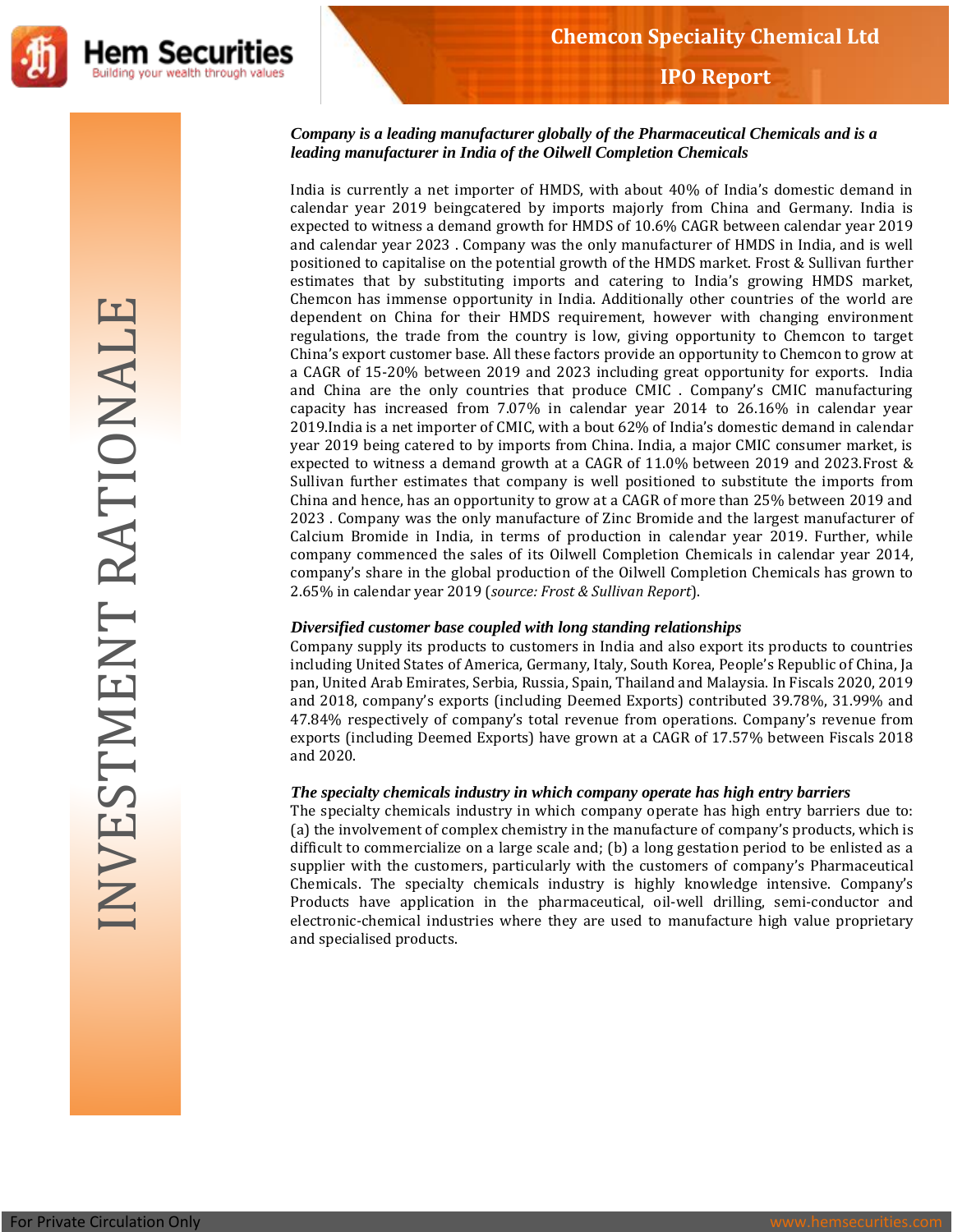

#### *Expansion of company's total installed production capacity*

Company aim to expand its manufacturing operations and production capacity. Company have seven operational individual plants for the production of its products, within the manufacturing facility. Company's total volumetric reactor capacity as on July 31, 2020 was 374.85 KL. Company intends to build two additional plants with a total volumetric reactor capacity of 251.00 KL. These additional plants shall be utilised for the manufacturing of chemicals which are principally used pharmaceutical industry.

With the completion of such expansion, company's total volumetric reactor capacity at the Manufacturing Facility shall increase from its volumetric reactor capacity of 374.85 KL to 625.85 KL and will enable company to significantly benefit from economies of scale. Company has recently acquired approximately 22,000 square metres of land next to company's manufacturing facility, to enable future expansion of the Manufacturing Facility. Together with the existing land of approximately 29,000 square metres, the total land available for the Manufacturing Facility after this acquisition is approximately 51,000 square metres.

#### *Augmenting growth in the current geographic markets and expanding into new geographic markets*

India is currently a net importer of HMDS, with about 40% of India's current domestic demand being catered by imports majorly from China and Germany. India is expected to witness a demand growth for HMDS of 10.6% CAGR between 2019 and 2023 (source: Frost & Sullivan Report). Further, India and China are the only countries that produce CMIC (Source: Frost & Sullivan Report). India is a net importer of CMIC, with about 62% of India's current domestic demand being catered to by imports majorly from China. India, a major CMIC consumer market, is expected to witness a demand growth at a CAGR of 11.0% between 2019 and 2023 (source: Frost & Sullivan Report). Company, the only manufacturer of HMDS in India and the largest manufacturer of CMIC in India in terms of production in calendar year 2019, aims to capitalise on the potential growth of the HMDS and CMIC market in India by expanding its manufacturing and sales of HMDS and CMIC. India is a net importer of CMIC and HMDS (source: Frost & Sullivan Report) and company aims to expand its manufacturing and sales operations of CMIC and HMDS to substitute such imports. In Fiscal 2020 company supplied the Oilwell Completion Chemicals largely to customers in India, the Middle East, Serbia and Russia. Company aim to expand the sales of the Oilwell Completion Chemicals in existing and new geographies including Nigeria, Malaysia, China and Ghana. To access newer markets, company regularly participate in trade exhibitions in different geographies. In the recent past, company have participated in trade exhibitions, including CPHI Worldwide 2019 (in Frankfurt, Germany), CPHI India 2018, Adipec 2018 (in Abu Dhabi, United Arab Emirates), CPHI Japan 2019 and CPHI & ICSE China 2019.

#### *Exploring newer applications of company's existing products as well as focusing on new products that are in synergy with company's current operations*

Company aims to expand the sale of its products to other industries where such products have application. For instance, while company currently supply HMDS largely to the pharmaceuticals industry, company aim to market its products for end-use applications in other industries including the rubber and semiconductor manufacturing industry. Company have recently commissioned a plant (Plant P2) which has the capacity to manufacture upto 600 MT per annum of high purity /electronic grade HMDS which finds application in the pharmaceuticals, silicone/rubber as well as semiconductor industries.